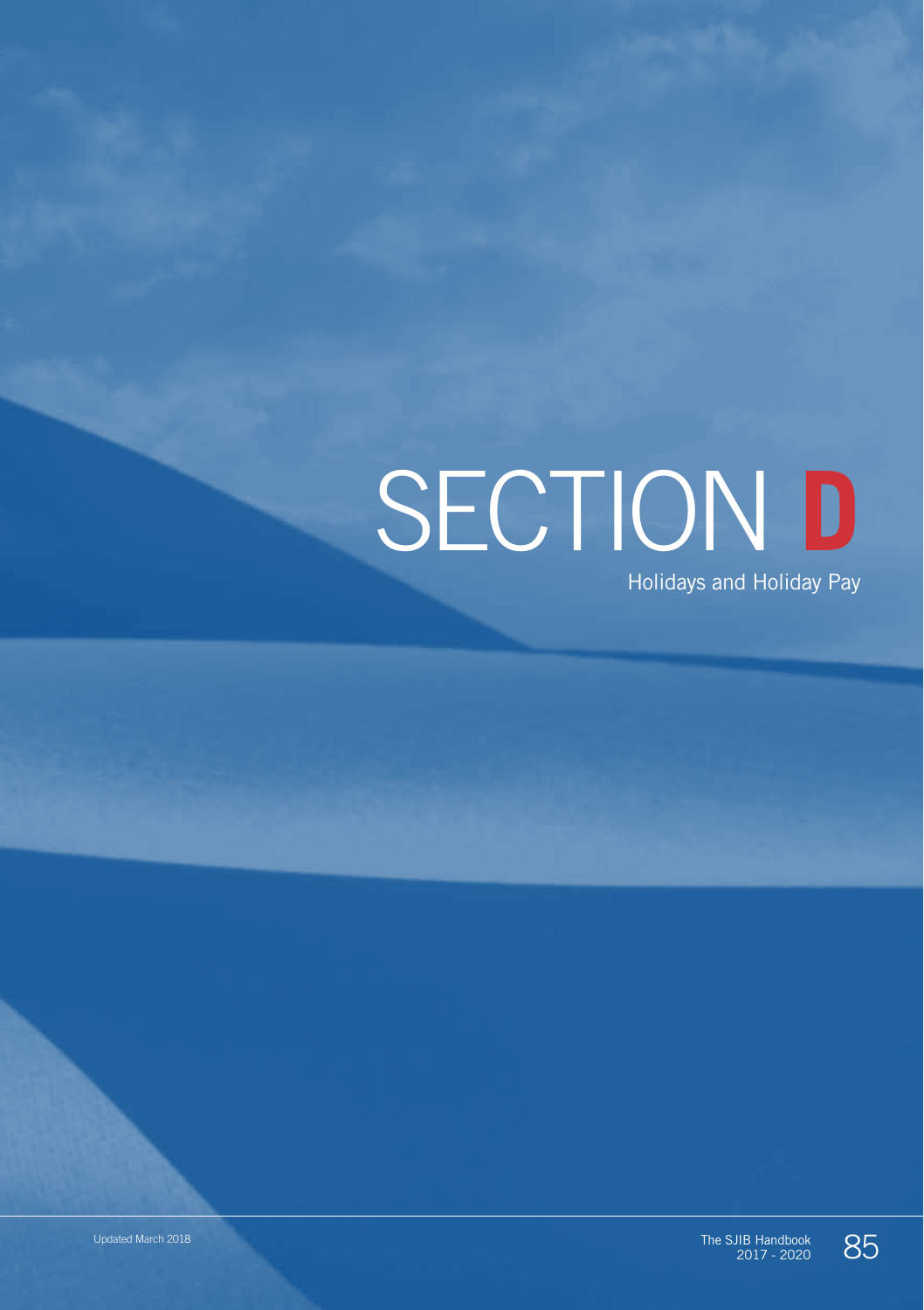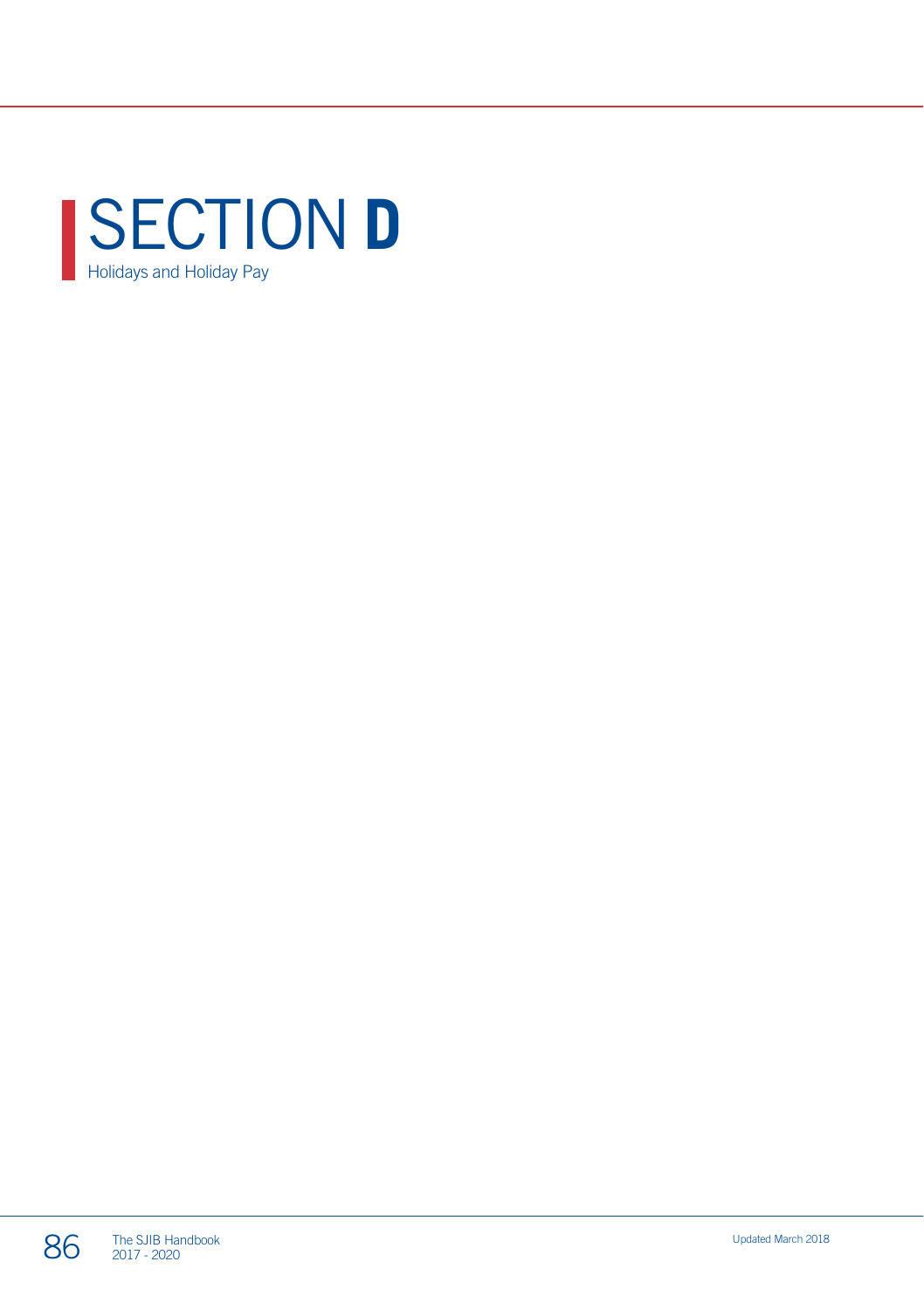| D <sub>1</sub>  | Information for Operatives ------------------ 88     |  |
|-----------------|------------------------------------------------------|--|
| D <sub>2</sub>  | The Recognised Holiday Year ------------- 88         |  |
| D3              | Entitlement to Annual Holidays ------------ 88       |  |
| D <sub>4</sub>  | <b>Arrangements for Taking Annual</b>                |  |
|                 |                                                      |  |
| D5              | Annual Holiday Pay Calculation ----------- 89        |  |
| D6              | Payment for Working on Annual                        |  |
|                 |                                                      |  |
| D7              | Operative Unable to Take Agreed                      |  |
|                 | Annual Holiday --------------------------------- 90  |  |
| D8              | Identification and Payment of                        |  |
|                 | Public Holidays --------------------------------- 90 |  |
| D9              | Special Arrangements for Public                      |  |
|                 |                                                      |  |
| <b>D10</b>      | Payment for Working Public Holidays ---- 91          |  |
| D <sub>11</sub> | Qualifying for Payment ---------------------- 91     |  |
| D <sub>12</sub> | Periodic Return Fares ------------------------ 91    |  |
| D13             | Operatives Leaving Employment ---------- 91          |  |
| D <sub>14</sub> | SJIB Holiday Pay Schemes ----------------- 92        |  |
| <b>D15</b>      | SJIB Holiday/Welfare Credit Scheme ----- 92          |  |
| D16             | SJIB Holiday with Pay Scheme ------------ 93         |  |
| D17             | Employers' Weekly Contributions --------- 93         |  |
| D <sub>18</sub> | Payment of Holiday Pay to Operatives --- 93          |  |
| D <sub>19</sub> | Payment of Holiday Credits of a                      |  |
|                 | Deceased Operative --------------------------- 94    |  |
| <b>D20</b>      | Administration of Schemes ----------------- 94       |  |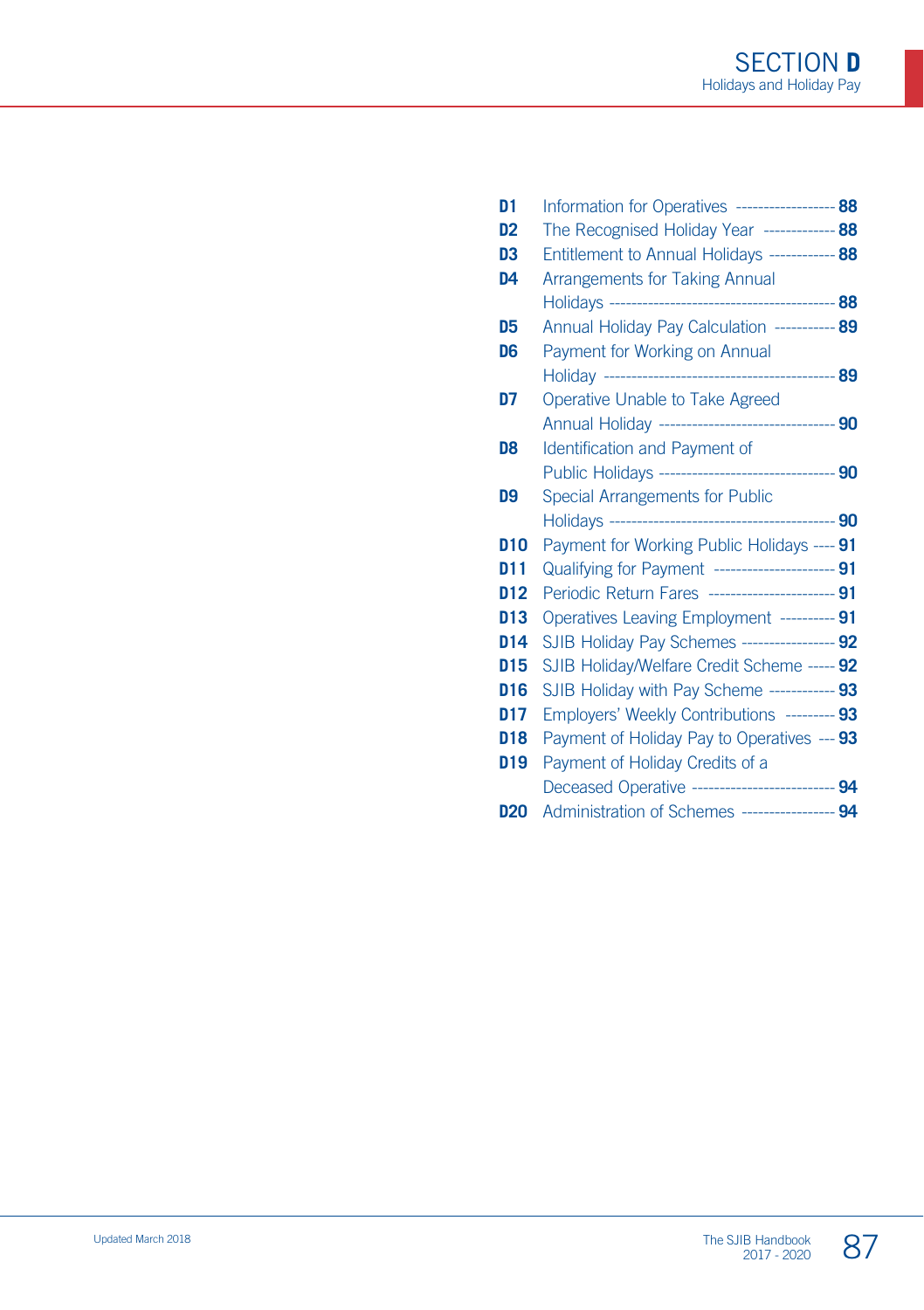# D1. Information for Operatives

D1.1 Details of holidays, holiday pay entitlement and the position on the termination of employment must be given to the Operative no later than eight weeks after the start of employment, and should be set out in the Written Statement of Employment Particulars given to the Operative by his employer.

# D<sub>2</sub>. The Recognised Holiday Year

D2.1 The holiday year shall commence on the first working Monday in January and conclude on the Sunday preceding the first working Monday in January of the succeeding year.

# D3. Entitlement to Annual Holidays

- D3.1 An Operative with one full year of service shall be entitled to six weeks holiday per annum, comprising 22 days' annual holiday and eight days' Public Holiday.
	- **Note:** One extra day's holiday will be introduced in both 2019 and 2020. This will increase the holiday entitlement as follows:
		- 23 days with effect from Monday, 7 January 2019. This will increase the total holidays to 31 days per annum.
		- 24 days with effect from Monday, 6 January 2020. This will increase the total holidays to 32 days per annum.
- D3.2 An Operative who commences employment part way through the holiday year shall receive pro rata annual leave for each full month worked.
- D3.3 All holiday entitlement is to be taken during the Holiday Year (see Rule D2) in which it arises.

# D4. Arrangements for Taking Annual Holidays

- D4.1 Annual holiday dates should be agreed, in advance, between the employer and the Operative.
- D4.2 In the circumstances of a continuous shutdown, annual holiday may be attached, on days of the employer's choice, to existing Public Holidays. Such arrangements should be communicated to Operatives as far in advance as possible.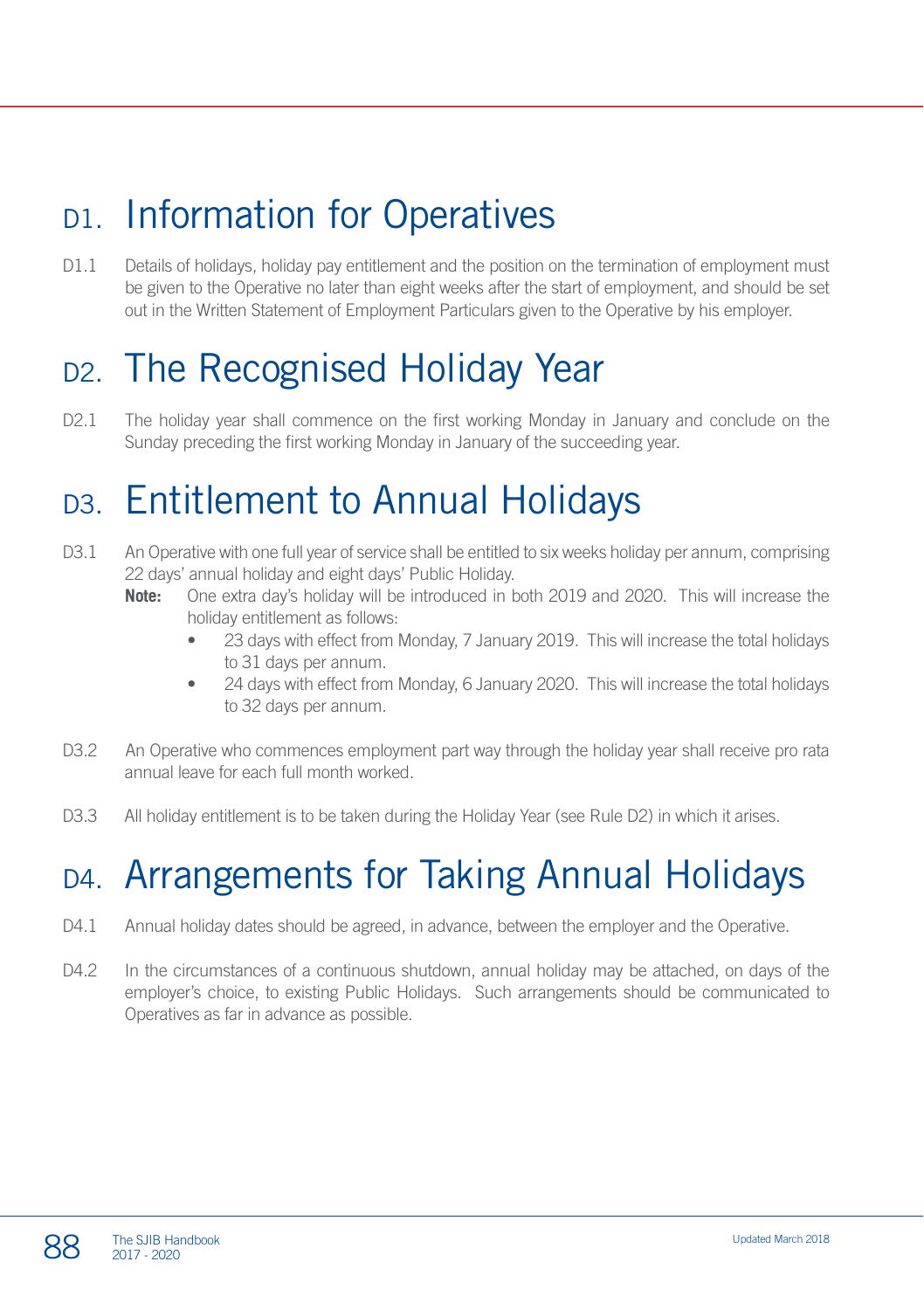# D5. Annual Holiday Pay Calculation

- D5.1 Payment for any period of annual or Public Holiday is calculated by reference to an Operative's normal week's pay as defined in Sections 221 to 224 of the Employment Rights Act 1996. When calculating holiday pay entitlement certain additional elements, as appropriate, should be included within the calculation. These may include some or all of the payments set out below:
	- (a) Normal earnings shall include, where appropriate:
		- Basic rate of pay (37.5 hours) or whatever is stated in the Operative's Written Statement of Employment Particulars
		- Responsibility money
		- Regular bonus payments
		- Shift Premium
		- Contractual guaranteed overtime
		- Non-guaranteed overtime when worked regularly and consistently
		- Commission
		- London Weighting
	- (b) Currently, normal earnings do not include:
		- Voluntary overtime
		- Ad hoc bonus payments
		- Lodging allowance
	- (c) All Operatives entitled to holiday pay shall receive a minimum of normal earnings. The payment is calculated on the normal working hours at the average hourly rate over the preceding 12 weeks.
- D5.2 The amount of holiday pay per week is calculated as follows: Average weekly earnings  $=$  Normal earnings over the last 12 weeks worked  $\times$  37.5<sup>\*</sup> Number of hours worked in the last 12 week period

#### D6. Payment for Working on Annual Holiday

#### D6.1 Where an Operative is required to work during a period of agreed annual holiday, that Operative shall be entitled to premium payments as follows:

- (a) First Friday and Monday of the holiday double time.
- (b) All other days time plus one half.

\* If an Operative is contracted to work more than 37.5 hours, the multiplier should be replaced by the contractual hours.

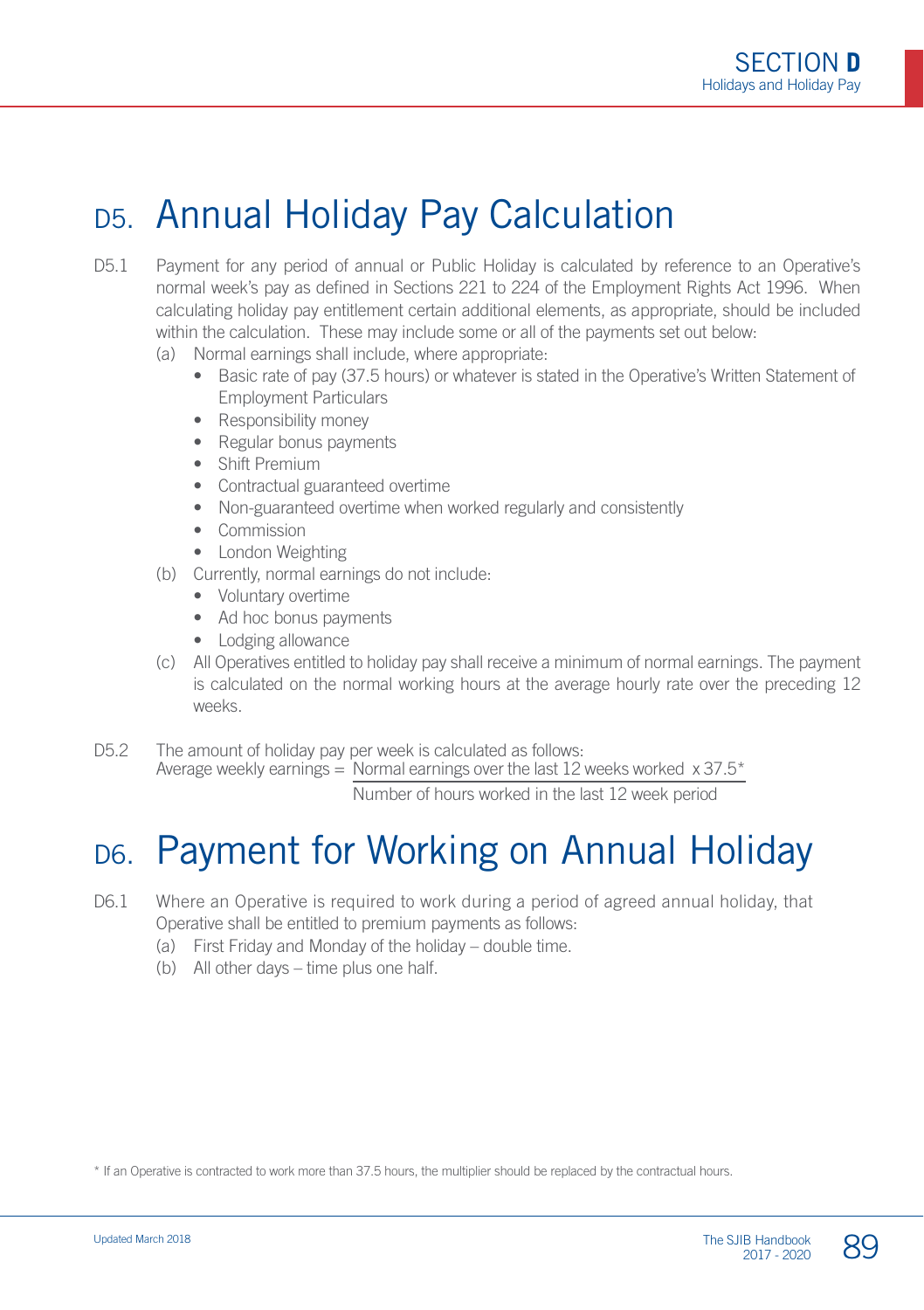# D7. Operative Unable to Take Agreed Annual Holiday

- D7.1 An Operative will continue to accrue annual leave if absent because of ill health. The Operative will be entitled to carry over a maximum of 20 days to the next holiday year to be taken at a time when convenient to both the Operative and the employer.
- D7.2 Alternatively, during a specified period of sickness absence, an Operative may request to be paid at the appropriate rate. Any requests for payment must be made in writing by the Operative.

#### D8. Identification and Payment of Public Holidays

- D8.1 Normal pay at the appropriate SJIB Rate shall be paid for a maximum of eight Public Holidays per annum. These are:
	- New Year's Day
	- Good Friday or Easter Monday
	- Spring Bank Holiday
	- May Day
	- Summer Bank Holiday
	- Autumn Bank Holiday
	- Christmas Day
	- Boxing Day
- D8.2 Whilst it is desirable that these holidays should generally conform to local custom, other mutually acceptable arrangements shall not be precluded.

# D9. Special Arrangements for Public Holidays

- D9.1 When Christmas Day or New Year's Day falls on a Saturday or Sunday, the Monday following shall be treated as a Public Holiday.
- D9.2 When Boxing Day falls on a Saturday or Sunday, the Tuesday following shall be treated as a Public Holiday.
- D9.3 Operatives who are required to work over the Christmas and New Year period shall take, as holiday, the days worked at a later date agreed with the employer.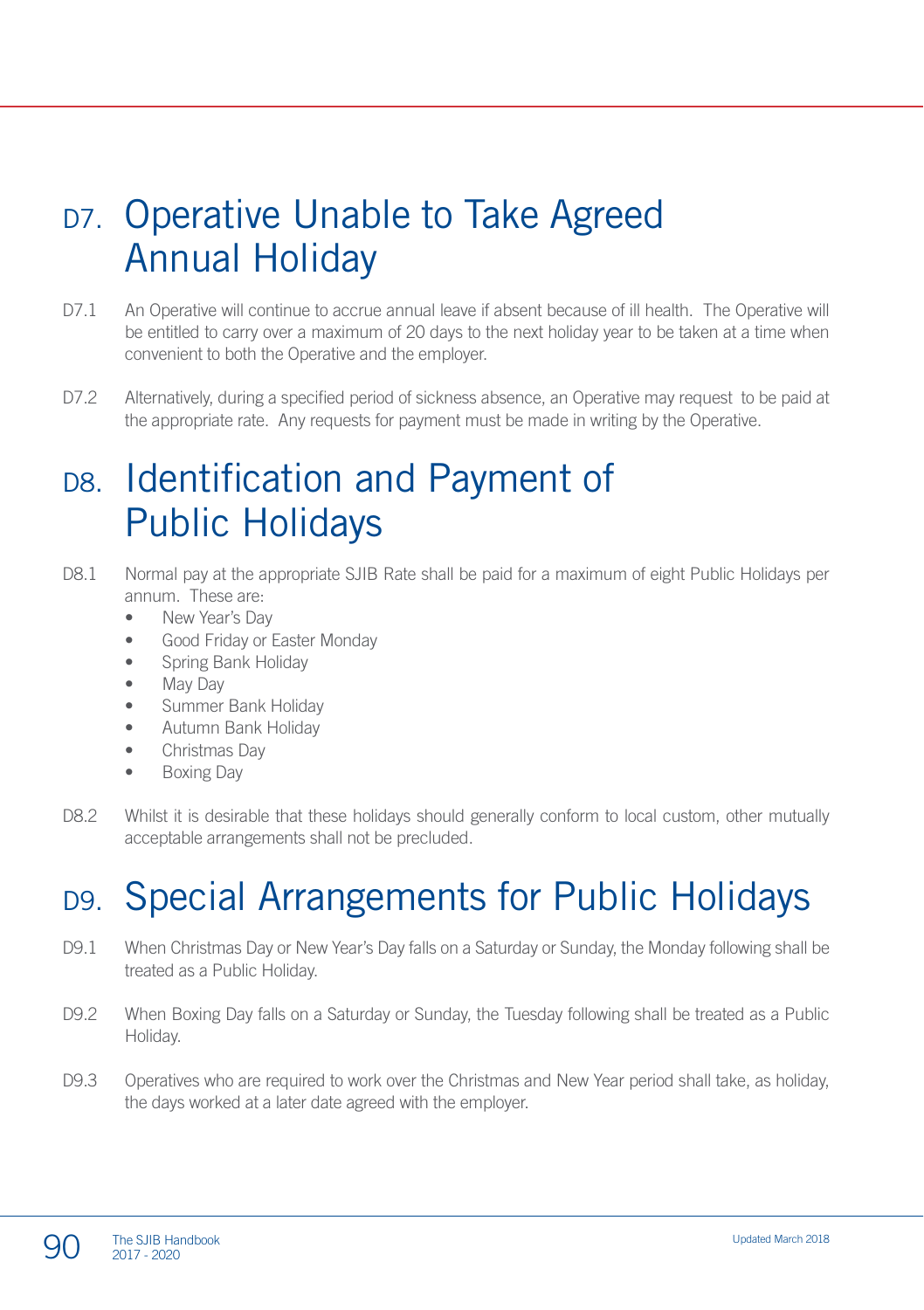# D10. Payment for Working Public Holidays

- D10.1 Payment for working on any Public Holiday, excluding Christmas and New Year, is time plus one half and a day off in lieu.
- D10.2 Operatives required to work on any one of the three designated Public Holidays over Christmas and New Year shall be paid as follows:
	- (a) Christmas Day Double Time plus a day off in lieu to be mutually agreed.
	- (b) Boxing Day Time plus one half of the appropriate hourly rate plus a day off in lieu to be mutually agreed.
	- (c) New Year's Day Time plus one half of the appropriate hourly rate plus a day off in lieu to be mutually agreed.

# D11.Qualifying for Payment

- D11.1 In order to qualify for payment on any one of the eight Public Holidays, an Operative must work a full normal day on the working days preceding and following the holiday.
- D11.2 An Operative shall receive payment if, on one or both of the qualifying days, the Operative:
	- (a) Was absent through certified sickness (Self Certification or Statement of Fitness for Work).
	- (b) Was on a rest period for the day following continuous working all the previous night.
	- (c) Was absent with the employer's permission.

# D12. Periodic Return Fares

D12.1 Travelling fares only shall be paid to Operatives working away from home and returning home at the recognised holiday periods except in the case of Christmas Day and Boxing Day, which for the purpose of this Rule shall be regarded along with New Year's Day as one holiday.

#### D13. Operatives Leaving Employment

- D13.1 Operatives will receive payment for any outstanding holidays on termination of employment.
- D13.2 Where the proportion of holidays taken by an Operative exceeds his accrued holiday entitlement, the Operative, on termination of employment, will be required to reimburse his employer for the balance by means of a deduction from final earnings. In these circumstances, the employer will inform the Operative in writing of the amounts to be recovered.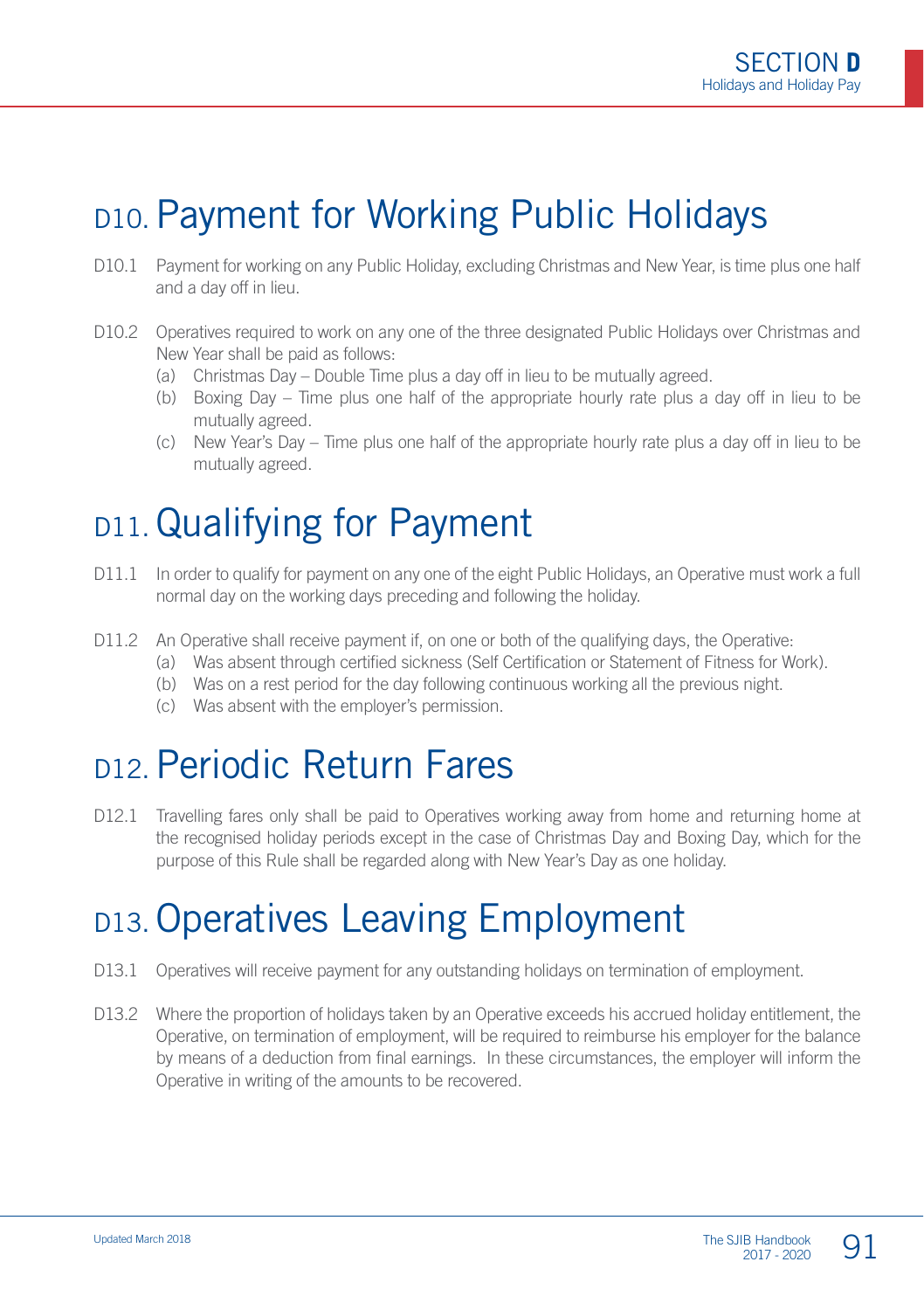# D<sub>14</sub>. SJIB Holiday Pay Schemes

- D14.1 The SJIB offers two methods by which employers may save for holiday pay. The object of these schemes is to assist employers in ensuring their Operatives receive appropriate periods of rest with pay. They are not a means by which Operatives can achieve extra pay if they do not take the prescribed holidays. The two methods are:
	- The SJIB Holiday/Welfare Credit Scheme; or
	- The SJIB Holiday with Pay Scheme.
- D14.2 These schemes shall apply to all Technicians, Approved Electricians, Electricians, Labourers, Apprentices and Adult Trainees whose wages and working conditions are determined by the SJIB.
- D14.3 Participation in these schemes is compulsory for all employers registered as members of the SJIB who operate within the Electrical Contracting Industry in Scotland.

#### D15.SJIB Holiday/Welfare Credit Scheme

- D15.1 Under the provisions of this scheme the SJIB issues Holiday/Welfare Credits weekly in respect of each Operative covering:
	- (a) 22 days of Annual Holiday.
	- (b) 5 days of Recognised Holiday (Christmas Day, Boxing Day, New Year's Day, 2nd January and Easter Monday).
	- (c) Sickness, Accident and Group Life Insurance Benefits.
	- (d) Private Health Insurance. (Please also refer to Section E – SJIB Welfare Benefit Scheme)
	- **Note:**Rule D3.1 of the SJIB National Working Rules stipulates that Operatives are entitled to 30 days holiday (increasing to 31 days in 2019 and 32 days in 2020). For the remaining days of holiday not covered by the Holiday Credit Scheme, employers are obliged to pay the normal hours that would have been worked on these days including any applicable top-up payments, provided that the Operative was at work or available for work the day before and the day after the holiday  $(sep$  Rules D11.1 and D11.2).
- D15.2 Holiday Credits are not the property of the Operative. They are a means for the employer to accrue holiday pay for Operatives.
- D15.3 Holiday pay is dependent on an Operative's individual holiday entitlement which takes into account length of service, for example an Operative who commences employment part way through the holiday year shall receive pro rata holiday pay for each full month worked.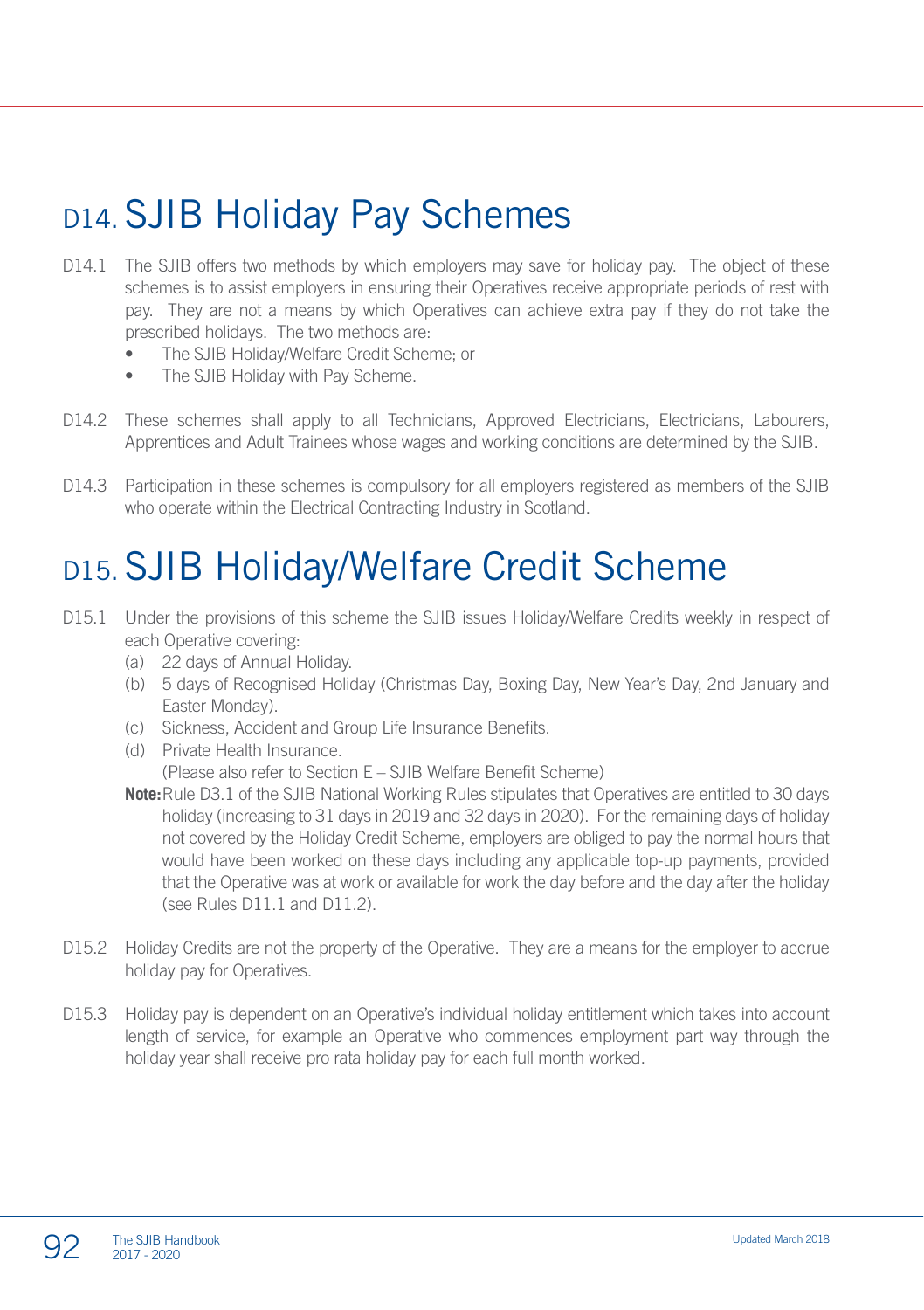- D15.4 The employer will complete a New Starts Report on behalf of each new Operative and is responsible for the purchase of and the value of Holiday Credits on behalf of each Operative.
- D15.5 The full value of the Holiday Credits purchased (less an administration charge) shall be paid to the employer by the SJIB in March, June and December irrespective of whether the Operative takes his holiday in consecutive weeks or in separate weeks.

#### D16. SJIB Holiday with Pay Scheme

- D16.1 Under the provisions of this scheme the SJIB holds money deposited by employers covering the value of 30 days holiday (22 days annual holiday and 8 days Public Holiday).
- D16.2 Employers who participate in the SJIB Holiday with Pay Scheme are required to purchase Welfare Credits for all their Operatives.
- D16.3 Reimbursement of holiday pay (less an administration charge) from the Holiday with Pay Scheme will be made by the SJIB following verification by the employer. Payment will be made via the employer's bank account approximately one week prior to the holiday period.

# D17. Employers' Weekly Contributions

- D17.1 The SJIB shall determine the value of the weekly holiday credits/deposits. These shall be paid wholly by the employer in respect of each Operative covered by the Scheme.
- D17.2 Employers must continue to purchase holiday credits/deposit holiday pay in respect of any whole calendar week during which an Operative is absent from work due to certified illness.

# D18. Payment of Holiday Pay to Operatives

- D18.1 The sum to be paid to the Operative shall be the equivalent of the total number of holidays as shown on the Operative's SJIB Holiday/Welfare Credits Scheme or the SJIB Holiday with Pay Scheme less the appropriate administrative charge. The payment shall be made by the employer in whose employment the Operative is in at the dates of the holiday. Payment shall be made on the last customary payday prior to the commencement of the holiday. If the annual holiday is taken in separate weeks, the amount available shall be apportioned equally.
- D18.2 In the event of the employer failing to fulfil this obligation it shall be open to the Operative to report the matter to the SJIB.